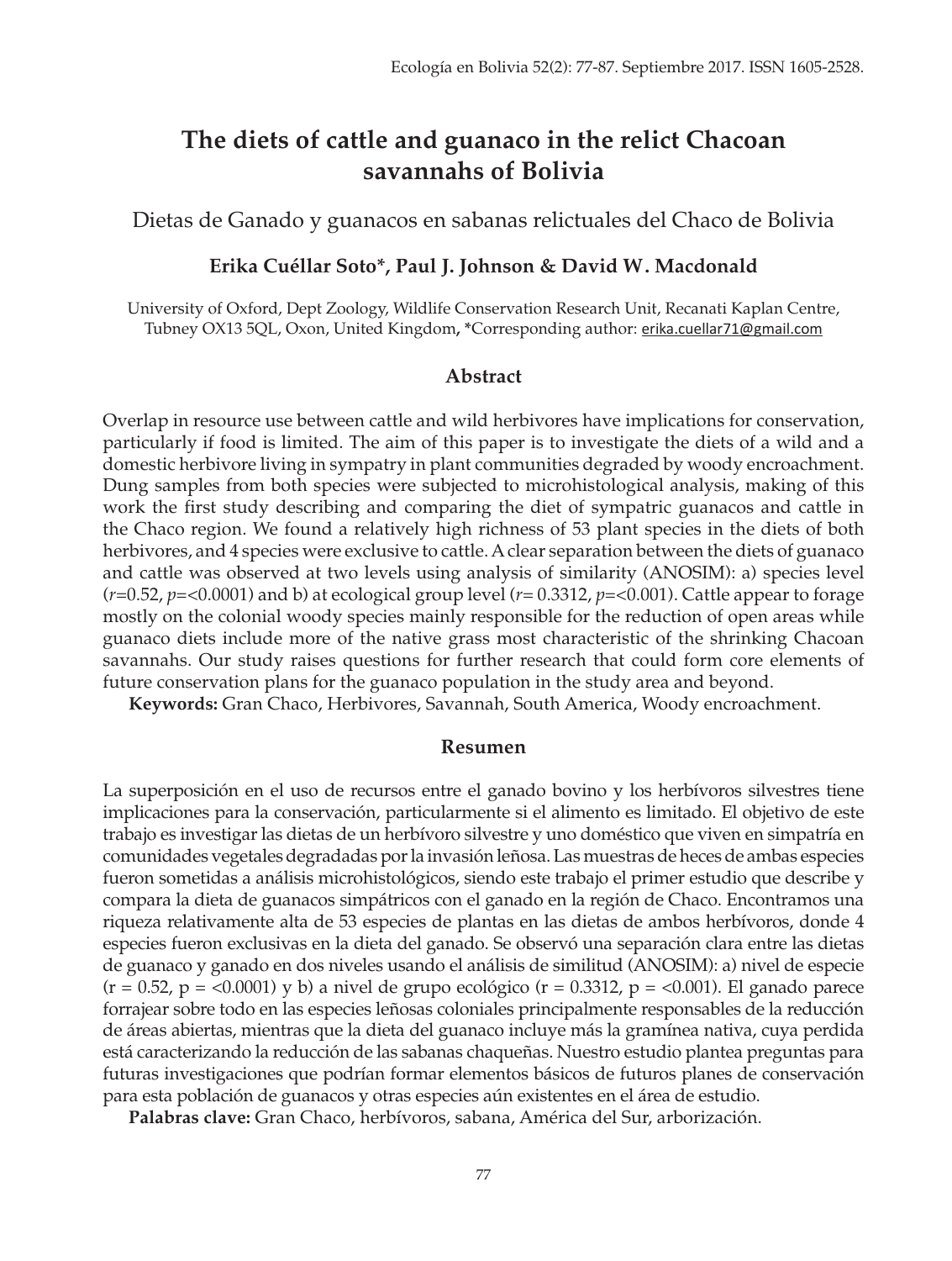### **Introduction**

With intensifying land use in many South American regions, conflict between cattle ranching and the conservation of habitat for wild, grazing herbivores prompt to a potential conflict (Veblen & Young 2010). Savannahs are suitable for livestock (Scholes & Walker 1993) and increasingly shared by wild and domestic mammalian herbivores (Hopkins 1954, Weaver & Bruner 1984). However, several factors are causing the conversion of semiarid savannahs to shrublands or woodlands, with a progressive loss of savannah structure and species composition (see for example Sankaran *et al*. 2005, Van Auken 2009, Wigley *et al*. 2010).

The reduction of natural savannahs in the driest part of the Gran Chaco in eastern Bolivia is mainly caused by the intensification of cattle ranching and the land management practices which has consequences on the vegetation structure in the form of woody encroachment ( Navarro 2002, Cuéllar 2011). Furthermore, this woody encroachment is an increasing pressure on the natural habitat for a large and endangered wild herbivore, the guanaco (*Lama guanicoe*). In the Gran Chaco biome, guanacos are distributed mainly in private ranches surrounding the southern corner of the Kaa-Iya National Park. Guanaco and livestock (especially cattle) are sympatric in this area of less than 60,000 ha of the fragmented savannahs (Cuéllar & Núñez 2009). Even though our study was not focused on confirming any kind of preference or competition between these two ungulates, on one hand our expectation was to find some indication of overlapping in terms of food given previous observation of distribution overlapping. On the other hand, we were interested to confirm the consumption or not of the colonial woody species, *P. chacoense* by cattle and or guanacos. Studies on guanaco diet where guanaco and livestock are sympatric have described dietary flexibility

of guanacos related to the seasonal shift in availability of food (Puig *et al*. 2011) or consisting mainly of grasses and forbs, i.e. in central Chile (Simonetti & Fuentes 1985) and northern Peru (Franklin 1975), as well as in the Magellanic forest-steppe of Chile's southern Patagonia (Raedeke 1979, 1980). In contrast, Bahamonde *et al*. (1986) described guanacos living in the shrub-grasslands of northern Argentina as browsers. Although cattle are considered to be grazers, according to the morphological adaptations of their digestive systems (following Hofmann 1989), they can browse depending on food availability (Bahamonde *et al*. 1986).

The aim of this paper is to investigate the diets of a wild and a domestic herbivore living in sympatry given that there are no previous studies on the diet of sympatric cattle and guanaco in the Chaco region where the structure and composition of the plant communities of the tropical dry forest greatly differ from the above sites. With the purpose of given a better understanding on the vegetation structure in the study area we describe the composition of the different plant communities within the savannah, which is currently a complex mosaic of successional stages.

In this work we describe sympatric cattle and guanaco diet by subjecting dung samples from both species to microhistological analysis (Baumgartner & Martin 1939).Based on our results We suggest the potential implications of cattle and guanaco interactions in the Chaco region in the context of grassland reduction and land management, as part of a conservation plan for the fringe guanaco population surviving in eastern Bolivia. The results of this work could be used as the baseline for further experimental studies on potential competition for food between cattle and guanaco and others such as resource selection or specific preferences within each species and between them.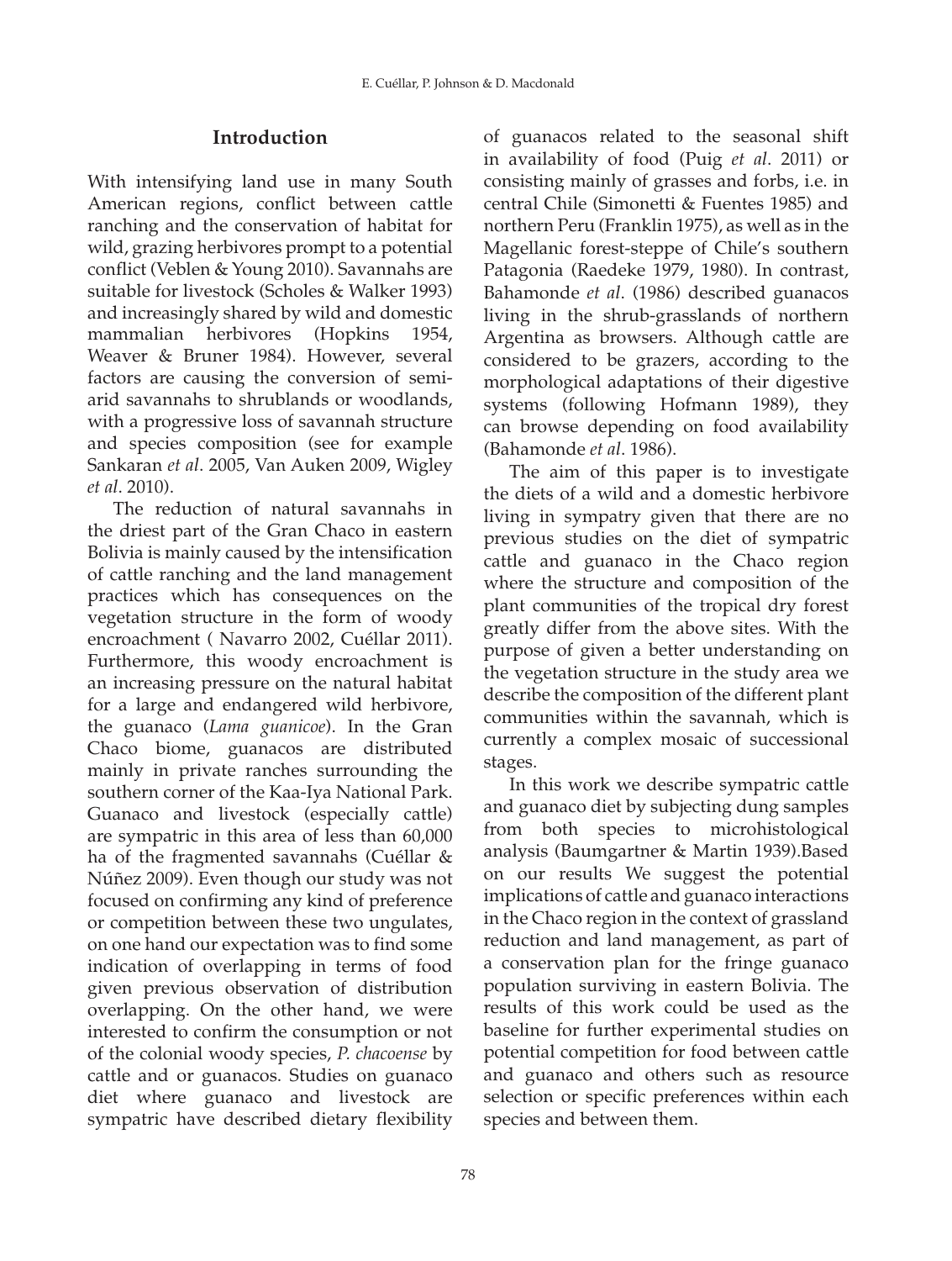### **Methods Study area**

The study area lies within the alluvial plain of the Parapetí River and presents a unique formation of savannahs on sandy soils of palaeodunes. It extends from 19°45'-20°30'S and from 62°00'-63°00'W in the extreme south of the Santa Cruz department of Bolivia, and includes the southwest corner of the Kaa-Iya National Park. The climate is predominantly semi-arid (Peel *et al*. 2007), with annual rainfall ranging from 200 mm in the extremely arid west (Taber *et al*. 1997) to 750 mm. The average annual temperature is 25–26°C, with belowfreezing temperatures in June-August, while +40°C in September-November (Navarro & Fuentes 1999). The vegetation consists of a mosaic of savannah, scrub secondary forest, and remnant primary forest on well-drained soils, taxonomically defined as the "Aridic Haplustoll" (Abril & Bucher 2001).

#### **Vegetation communities**

The vegetation is dominated by a vegetation mosaic composed mainly by four main communities with relative abundances as follow: grasslands (0.2%), scrubland (15.5%), shrubland and woody vegetation (72%) (Cuéllar 2011). The strata vary between 0.40 and 4 metres. Grassland was dominated by two of the 50 species recorded: with *Aristida mendocina* (Poaceae) making up the 35% and *Lippia* spp. (Verbenaceae) the56% of the relative abundance with plants varying between 40 cm and 120 cm tall. Scrubland was dominated by *Lippia* spp. making up the 70% of the relative abundance, in contrast to the other 59 species recorded with plants up to approximately 140 cm tall. And shrubland, dominated by three species of the total 31 recorded: both Fabaceae (Mimosoideae) *Pithecellobium chacoense* 49%*, Mimosa castanoclada* 12%, and *Bougainvillea*  sp. (Nyctaginaceae) 12%, with plants up to approximately four metres tall.

#### **Dung collection**

Guanaco and cattle dung samples were collected during one wet season from November 2008 to April 2009 at different sites in the study area, where both species were known to coexist. All transects were intensively surveyed on the same day, during the study period and therefore we assumed the faeces corresponded to different individuals. Only fresh dung (easily recognised by their moisture and dark colour) samples were collected. The samples were air-dried, preserved in alcohol (70%) and stored individually labelled plastic jars. Once in the lab (botanical laboratory, Gabriel Rene Moreno University, Bolivia) the dung samples were washed and oven-dried at 60°C, and ground to particles <1mm using a mill. Following standard fixing and staining procedures (Williams 1962) dung samples were analysed micro-histologically following Baumgartner and Martin (1939) for further species identification (Sparks & Malechek 1968).

#### **Botanical composition of diet**

Plant species in the dung samples were identified using a micro-histological plant database constructed by oven-drying, grinding and slide-mounting 79 plant species and then determining the patterns of their epidermal and cuticular structures (Williams 1962). These specimens were fixed on histological plates and photographed as part of the preparation of a visual key. Diet compositions for guanaco and cattle were determined from 29 and 25 dung samples, respectively. A total of 204 microscope slides, each bearing 20 observation fields, were observed under x 100 magnification (Baldi *et al*. 2004). The first 21 samples analysed were subdivided into five slides per sample, and then we reduced the number of slides to three on the following 33 samples. A total of 1,740 and 2,340 fields were observed for guanaco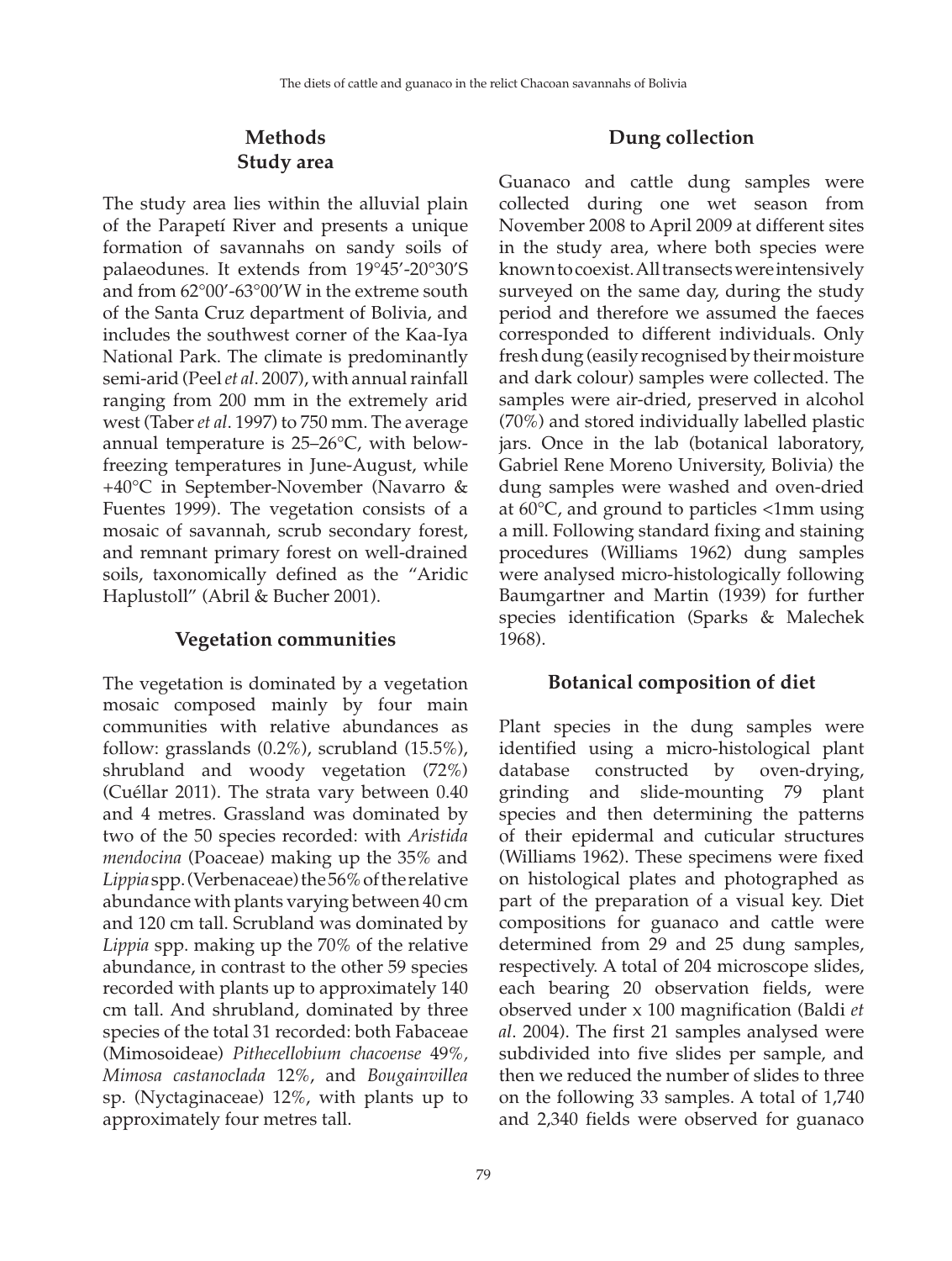and cattle samples, respectively. In addition, we plotted cumulative number of plant species making up the diets of guanaco and cattle against the cumulative number of fields analysed. It showed that 340 fields appeared to be sufficient to obtain a reliable estimate of guanaco diet characteristics (the curve levels off around this value). In contrast, 1,340 fields were necessary to achieve an estimate for cattle samples. Relative frequency of plant species occurrence in the diets of guanacos and cattle was determined for each sample by dividing the number of microscopic fields in which a given species occurred by the sum total of frequencies for all species identified (Holechek & Gross 1982). Plant species were grouped in five categories: grasses, woody species, climbers, succulents, and forbs. We grouped the species found in the microhistological analysis in these five ecological groups to facilitate comparison with other studies.

# **Analysis of similarities (ANOSIM)**

The Bray-Curtis similarity coefficient (unweighted group-average method) was used to construct a similarity matrix among dung samples. This matrix was subjected to Analysis of similarities (ANOSIM), to test whether there was a significant difference in the species composition consumed between guanaco and cattle using R software, Vegan package (R.Development.CoreTeam 2010). An analysis of similarities was performed for 11 (highlighted in Table 1) of the total 57 plant species found with highest abundance in the faeces of both guanaco (56%) and cattle (66%). The justification for using only 11 taxa is that the remainder were extremely scarce, from the total of the plant species present in both cattle and guanaco diets, only species with relative abundances above 4% were included in the analysis. In addition, we undertook the same analysis of similarity for the five ecological groups: grasses, succulents, forbs, climbers, and woody species (Table 1). To visualise the difference between cattle and guanaco diets, we applied non-metric multidimensional scaling (NMDS) to the similarity matrix using the isoMDS option in the R MASS package (Venables & Ripley 2002).

# **Results**

A total of 57 plant species (from 31 families) were found in the dung analysis: 53 plant species were shared by both guanaco and cattle dung, and 4 species were exclusive to cattle. Of these, 45 plants were identified to the species level, seven to the genus level, and five to an ecological group level. For guanacos, the climber species *Urvillea chacoensis* (Sapindaceae) was present in 100% of the samples (n=29), followed by two woody species *Ximenia americana* (Olacaceae, 86%) and *Celtis chichape* (Olacaceae), a forb *Angelphytum pseudosilphioides* (Asteraceae) and a grass *Aristida mendocina* (each of the latter in 83% of the total samples from guanaco).

For cattle, the grass *Chloris castilloniana* (Poaceae) was present in 100% of the cattle samples (n=25), followed by the most successful woody pioneer species colonising the open areas *Pithecellobium chacoense*, present in 96% of the cattle samples, and then by *Agonandra* sp*.* (Opiliaceae), *Angelphytum pseudosilphioides*, and *Urvillea chacoensis* (each of these present in 80% of the cattle samples).

In addition, we found that the total plant species recorded in the diet of both guanacos and cattle included 73.4% of plant species present in our database.

## **Diet characteristics of guanacos and cattle**

There was a clear separation between the dung samples per species for guanaco and cattle (Fig.1). The ANOSIM indicates that the main differences between guanaco and cattle were due to differential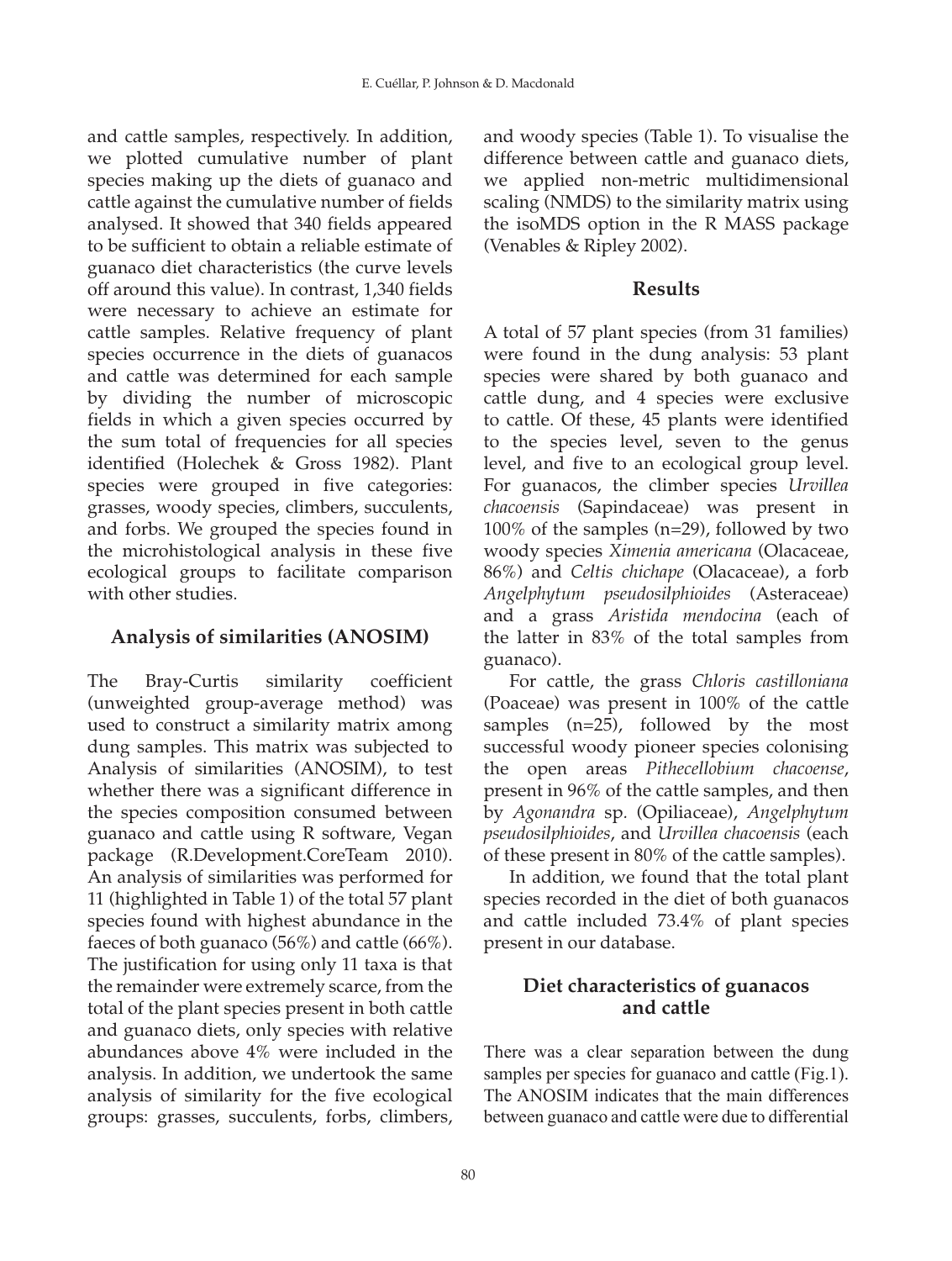intake of *Aristida mendocina*, *Pithecoctenium* sp. (Bignoniaceae), *Celtis chichape*, *Boungainvillea infesta* (which are higher for guanaco) and *Chloris castilloniana*, *Agonandra* sp. and *Pithecellobium chacoense* (which are higher for cattle as compared to guanaco  $(r=0.52, p=<0.0001)$ .

#### **The main ecological groups in the diets of guanacos and cattle**

The main differences between guanaco and cattle were due to differential intake of grasses (*Aristida mendocina* higher for guanaco and *Chloris castilloniana* higher for cattle), forbs and climbers (which are higher for guanaco) and woody species (which are higher for cattle as compared to guanaco). The ANOSIM performed for the five ecological groups derived from the plant species (Table 1) consumed by guanacos and cattle indicates the separation between the ecological categories of plants consumed by both species ( $r= 0.3312$ ,  $p = 0.001$ ). The ordination plot shows a separation of the ecological groups between guanaco and cattle (Fig. 2).



**Figure 1.** MDS ordination for two species: cattle (circles) and guanaco (triangles) from 11 of the total 57 plant species found with highest abundance in the dung of both guanaco and cattle. The ordination of the species in two-dimensions had a stress level of 0.20.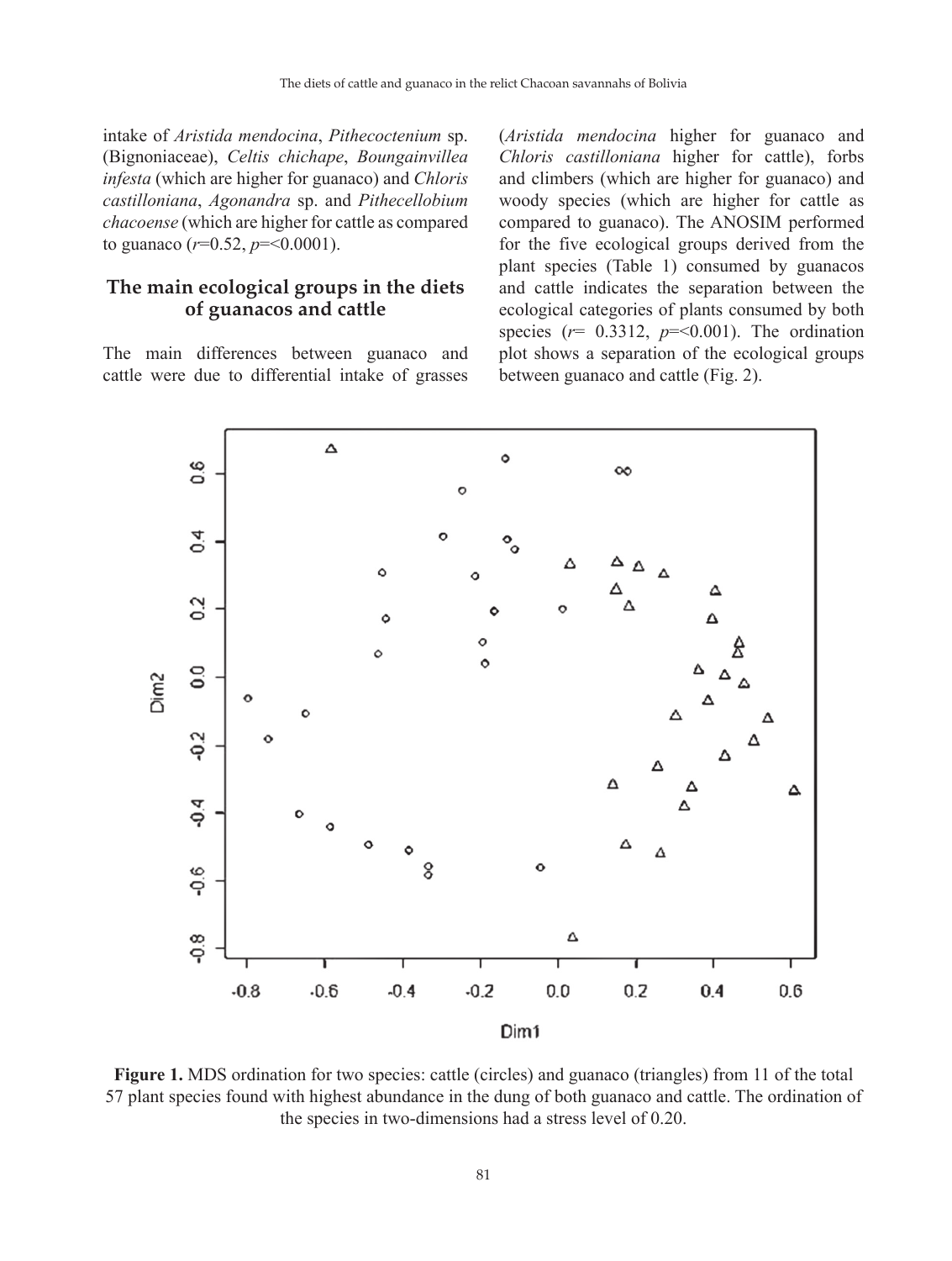

**Figure 2.** MDS ordination for two species: cattle (circles) and guanaco (triangles) from five ecological groups (see Table 1) found in the dung of both herbivores. The ordination of the species in twodimensions had a stress level of 0.13.

#### **Discussion**

We analysed and compared the diet of sympatric guanacos and cattle in the Chacoan savannah, where woody encroachment is colonising the open habitat. *P*. *chacoense* is the dominant species forming shrub aggregation in open areas. Our results showed that while a diverse range of plant species occurred in the diet of both cattle and guanacos, only a few dominated the diets of these herbivores (Table 1). Our expectation to find some indication for potential competition for food between cattle and guanaco was not confirmed, instead our results showed a clear separation between species and group of species consumed by these two herbivores.

This resource partitioning observed between cattle and guanaco is not completely consistent with the species-specific digestive traits given the morphological adaptations of their digestive systems (Hofmann 1989) and the fact that both species can be grazers or browsers depending on food availability (Bahamonde *et al*. 1986). Previous observations in the field suggested that both species were mainly browsers (Bahamonde *et al*. 1986). However, according to our results guanacos were mainly grazers and a possible explanation to what we observed when browsing woody species was in fact that guanacos were eating a climber species *Urvillea chacoensis* (Table 1) which appeared relatively frequent in its diet.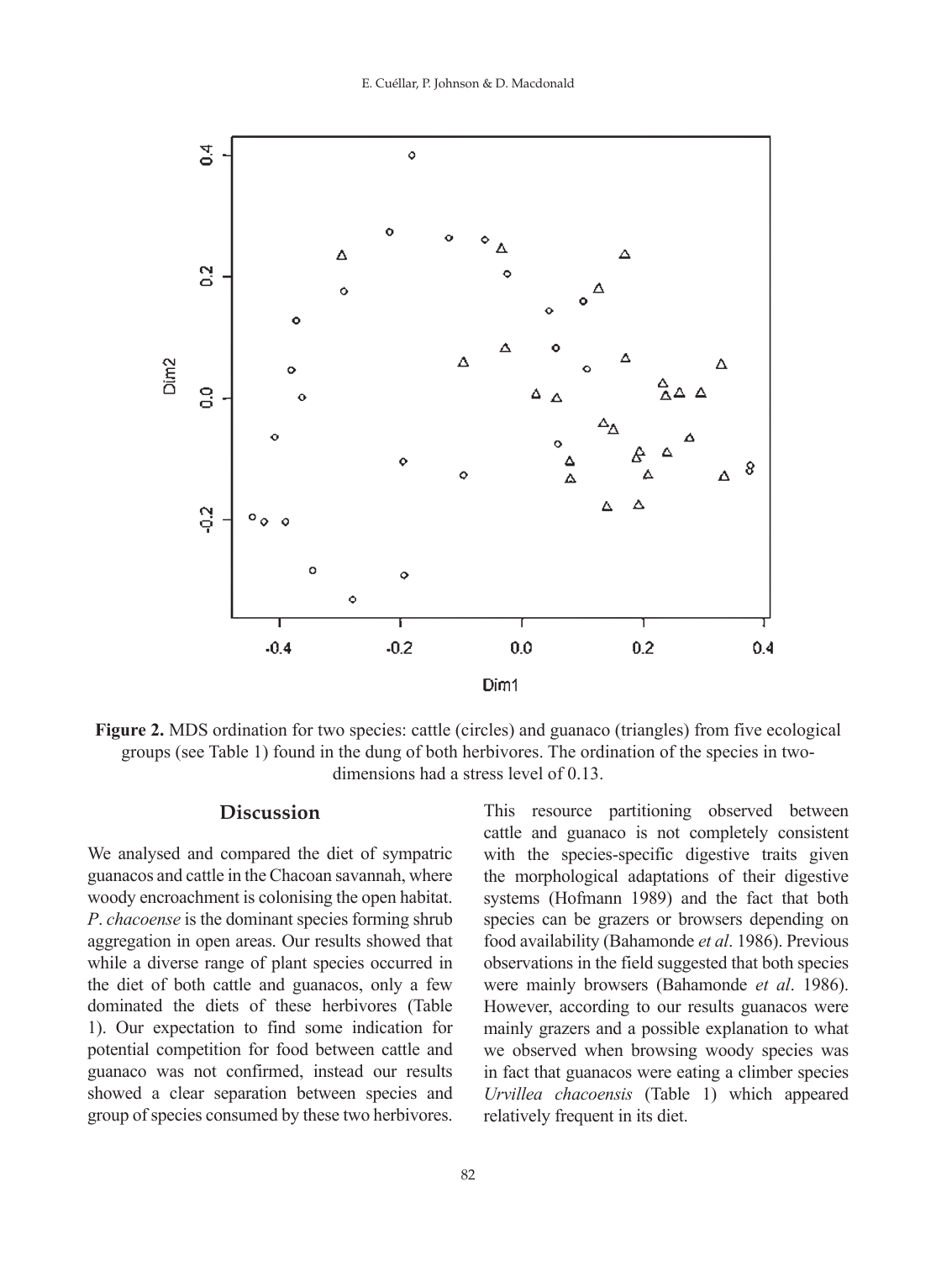| <b>Table 1.</b> Relative abundance of 57 plant species encountered in cattle and guanaco dung and |
|---------------------------------------------------------------------------------------------------|
| grouped in five ecological categories. The eleven plant species highlighted are those found       |
| with the highest abundance in the faeces of either guanaco or cattle, or both.                    |

|                               | Guanaco                | Cattle                 |
|-------------------------------|------------------------|------------------------|
|                               | (relative abundance %) | (relative abundance %) |
| Grasses                       |                        |                        |
| Aristida mendocina            | 7.677                  | 2.367                  |
| Chloris castilloniana         | 0.036                  | 8.718                  |
| Hyparrehenia rufa             | 0.028                  | 2.705                  |
| Pappophorum krapovickasii     | 0.152                  | 3.856                  |
| Paspalum chaseanum            | 0.044                  | 1.080                  |
|                               |                        |                        |
| Poaceae                       | 0.015                  | 0.824                  |
|                               |                        |                        |
| <b>Succulents</b>             |                        |                        |
|                               |                        |                        |
| Bromelia serra                | 0.049                  | 0.082                  |
| Bromelia hieronymi            | 0.089                  | 0.025                  |
| Gymnocalycium pflanzii        | 0.121                  | 3.447                  |
| Harrisia pomanensis           | 1.206                  | 0.497                  |
| Monvillea ebenacantha         | 4.426                  | 0.160                  |
| Opuntia cf. discolor          | 1.963                  | 2.303                  |
| Opuntia sp.                   | 1.399                  | 0.739                  |
|                               |                        |                        |
| Forbs                         |                        |                        |
| Aloysia virgata               | 4.731                  | 4.186                  |
| Amaranthus hybridus           | 1.376                  | 1.087                  |
| Angelphyton pseudosilphioides | 10.78                  | 9.353                  |
| Annona mutans                 | 1.028                  | 0.041                  |
| Arrabidea candicans           | 0.087                  | 0.227                  |
| Cardiospermum corindum        | 1.001                  | 1.281                  |
| Commelina erecta              | 0.208                  | 0.037                  |
| Croton andinus                | 0.062                  | 0.021                  |
| Forb 1                        | 0.075                  | 0.082                  |
| Forb 2                        | 0.061                  | 0.236                  |
| Forb <sub>3</sub>             | 0.053                  | 0.241                  |
| Forb 4                        | 0.018                  | 0.100                  |
| Gaya tarijensis               | 0.399                  | 0.596                  |
| Helietta sp.                  | 3.936                  | 2.453                  |
| Hybanthus sp.                 | 0.000                  | 0.055                  |
| Jacarantia corumbensis        | 0.111                  | 0.100                  |
| Lippia sp.                    | 1.737                  | 0.471                  |
| Oxalis erosa                  | 0.000                  | 0.101                  |
| Parthenium hysterophorus      | 0.651                  | 0.074                  |
| Ruellia ciliatiflora          | 2.615                  | 0.167                  |
| Rhynchosia burkartii          | 0.190                  | 0.137                  |
| Senna chloroclada             | 1.838                  | 0.393                  |
| Simira sp.                    | 0.000                  | 0.807                  |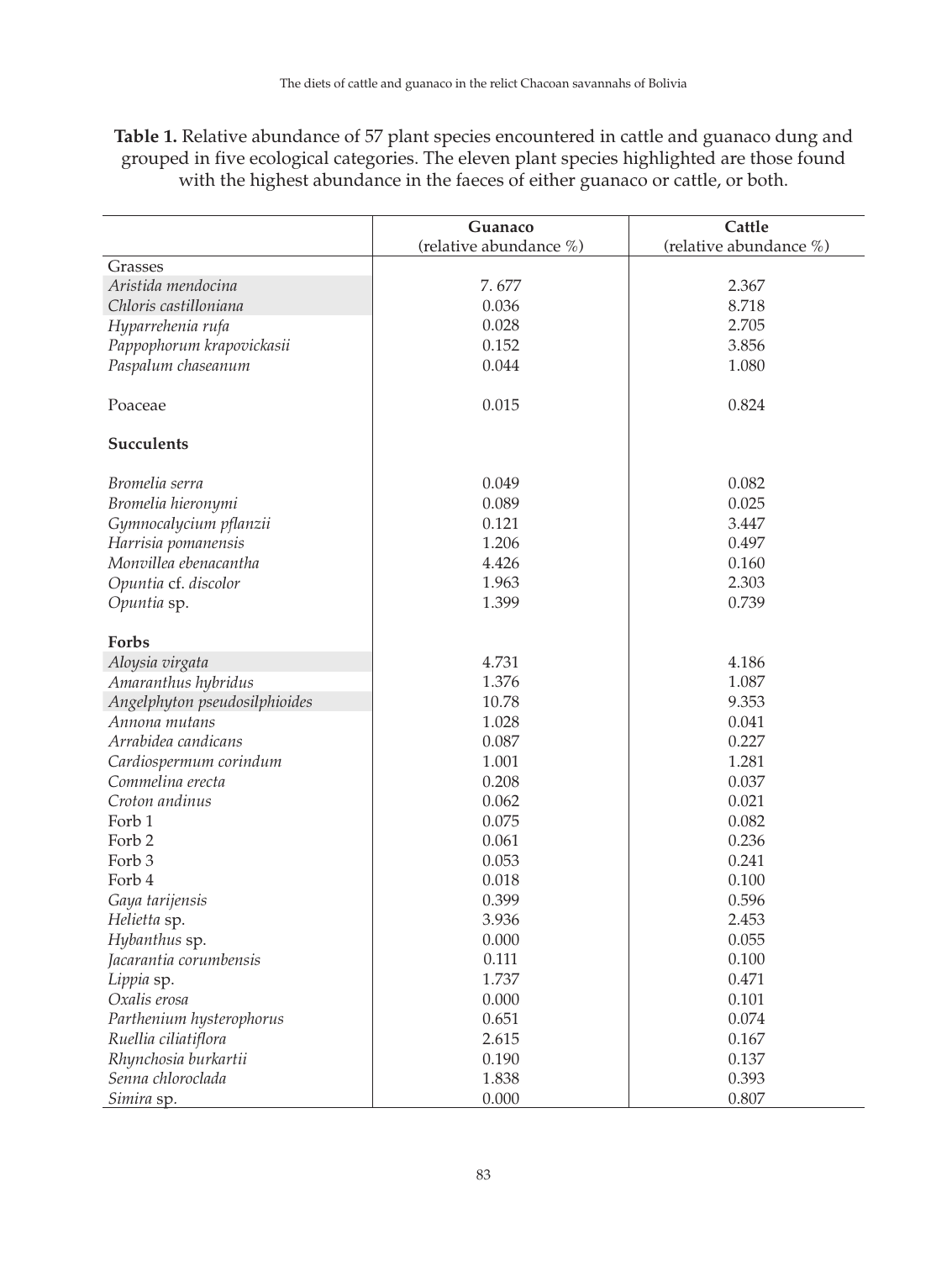|                          | 0.421 | 0.125 |
|--------------------------|-------|-------|
| Sideroxylon obtusifolium |       |       |
| Turnera krapovickasii    | 0.232 | 1.575 |
|                          |       |       |
| <b>Climbers</b>          | 1.469 | 0.369 |
| Herreria sp.             |       |       |
| Urvillea chacoensis      | 13.93 | 9.079 |
| Pithecoctenium sp.       | 7.741 | 1.023 |
| Woody                    |       |       |
| Acacia aroma             | 3.763 | 5.851 |
| Acacia emilioana         | 0.000 | 0.065 |
| Agonandra sp.            | 0.899 | 11.85 |
| Boungainvillea infesta   | 7.029 | 0.118 |
| Capparis speciosa        | 0.766 | 0.586 |
| Capparis salicifolia     | 0.717 | 0.148 |
| Celtis chichape          | 7.161 | 1.782 |
| Castela coccinea         | 0.285 | 1.349 |
| Capparis retusa          | 0.091 | 3.238 |
| Cereus validus           | 0.835 | 0.151 |
| Hexaclamys boliviensis   | 1.677 | 0.485 |
| Pithecellobium chacoense | 0.390 | 11.98 |
| Prosopis nigra           | 0.410 | 0.469 |
| Ruprechtia triflora      | 0.023 | 0.024 |
| Ximenia americana        | 3.397 | 0.168 |
| Ziziphus mistol          | 0.596 | 0.510 |

In terms of land management our results contradict what some ranchers affirmed regarding the non-consumption of the colonial woody species, *P. chacoense* by cattle. In fact, cattle ranchers used fire in the past to avoid the expansion of this colonial species (Navarro 2002). However, preliminary observations of the dominant shrub formations showed that almost 100% of the standing plants forming the shrub aggregation presented a burning signal in the base of the plant. Additionally, a preliminary experimental fire management showed that *P. chacoense* regenerated even after the aerial parts of plants had been completely burned (Cuéllar 2011). The fact that 96% of the cattle samples contained this colonial species, which is native and restricted to some Chaco areas in northern Argentina, northern Paraguay and southern Bolivia (Prado 1998), combined to the inadequate land management used in the region is a matter requiring further investigation. The introduction of livestock in the Chaco is considered to be one of the main factors leading to the progressive decline in numbers and the reduction of the geographical range of guanacos (Cuéllar 2011). Despite the evidence that wildlife - livestock interactions are to a large extent governed by exploitation competition (e.g. Coe *et al*. 2001, Stewart *et al*. 2002), it is possible that in the Chaco region cattle promote the expansion of a woody species and therefore the transformation of the structure and composition of the Chacoan savannahs, rather than inducing direct competition with guanacos for the same food resources. This is counter to the general assumption that where there are introduced herbivores sympatric with wild herbivores competition will result (Belovsky 1986, Rebollo *et al*. 1993, Mysterud 2000, Baldi *et al*. 2004). In contrast to cattle consumption of woody species, guanacos largely consumed the native grass *A. mendocina* (Poaceae), which has shrunk in distribution by 90% in this region over the last 40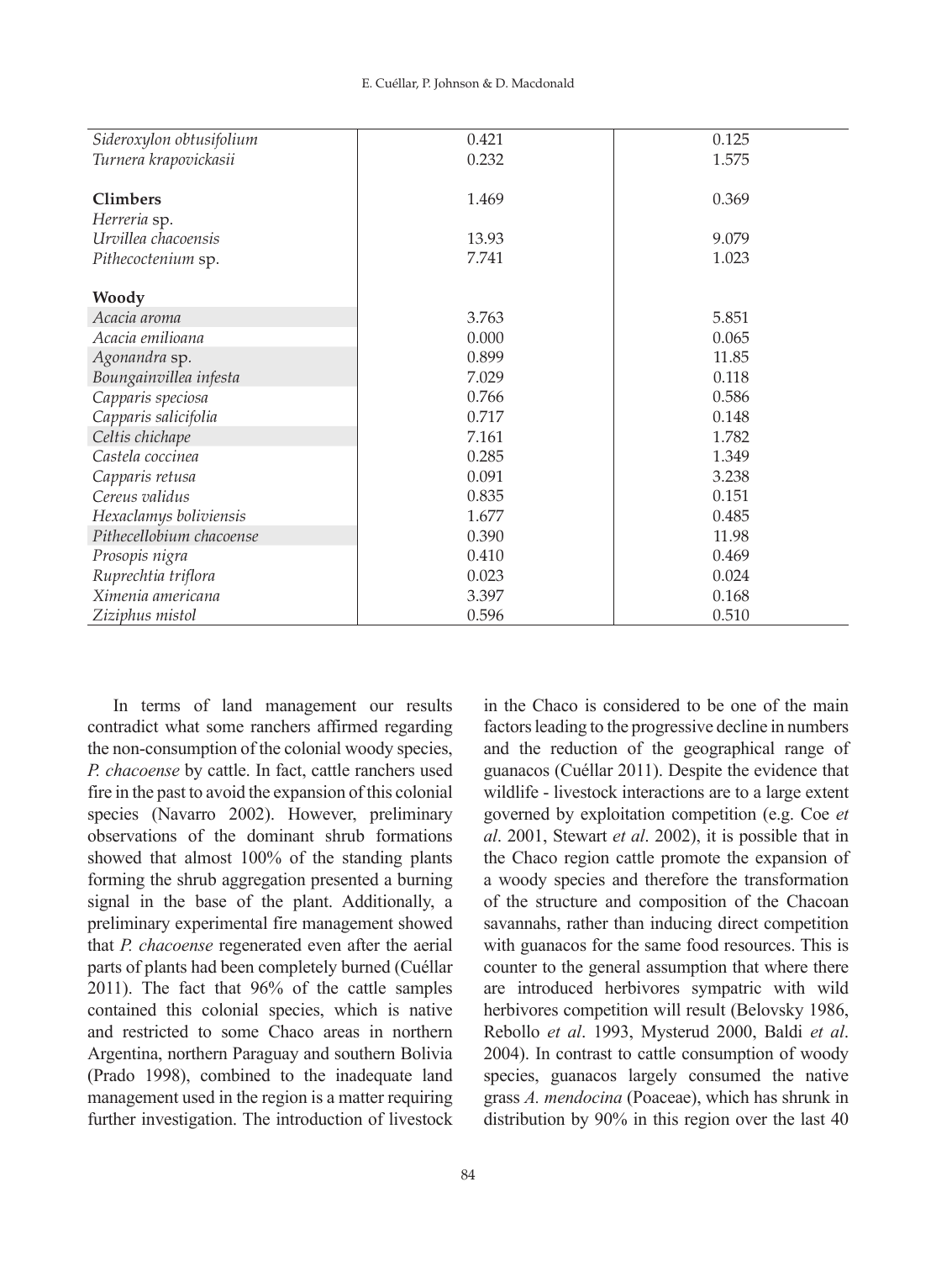years (Pinto 2005) and is gradually being replaced by an invasive forb, *Lippia* sp. (Navarro 2002). Therefore, in terms of strategies for promoting the conservation of the Chacoan savannah and the wildlife depending on it, experimental studies on the interaction between cattle and this woody species, which is colonising the remaining open areas, should contribute to our understanding on the current approaches of land management. In addition, monitoring the effects of grazing by both guanaco and cattle on the current areas of grasslands is required to find out if the depletion of *A*. *mendocina* could favour the establishment of *Lippia* spp. and woody species. Similar situation has been previously observed in an arid region where the woody plant *Terminalia sericea* contributed to cattle diet, while at the same time constituting the major encroaching species in savannahs (Katjiua & Ward 2006). Finally, we emphasise the advantages of working with landowners in order to help to reduce woody expansion.

### **Acknowledgments**

We are grateful to the Botanical Laboratory staff at the Gabriel Rene Moreno University in Bolivia and Mercy Lopez for her invaluable support. This is a chapter of a doctoral thesis of EC at Oxford University with the support of Wildlife Conservation Society, Gordon and Betty Moore Foundation within the Amazon-Andes Conservation Program (AACP) "Conserving Amazonian Landscapes". Other sponsors that supported the guanaco project were: The Shared Earth Foundation, Whitley Fund for Nature, The Rolex Award for Enterprise, Kaa-Iya Foundation.

#### **References**

- Abril, A. & E.H. Bucher. 2001. Overgrazing and soil carbon dynamics in the western Chaco of Argentina. Applied Soil Ecology 16: 243-249.
- Avila, J. 2002. Ecologia del fuego, Parque Nacional y ANMI Kaa-Iya del Gran Chaco. Edafologia y Forrajes. pp 122-138.

En: Guerrero, J. (ed.), Ecología del fuego en el Parque Nacional y Área Natural de Manejo Integrado Kaa-Iya del Gran Chaco. Proyecto Kaa-Iya, Santa Cruz.

- Bahamonde, N., S. Martin & A. Sbriller. 1986. Diet of guanaco and red deer in Neuquen Province, Argentina. Journal of Range Management 39: 22-24.
- Baldi, R., A. Pelliza-Sbriller, D. Elston & S. Albon. 2004. High potential for competition between guanacos and sheep in Patagonia. Journal of Wildlife Management 68: 924-938.
- Baumgartner, L.L. & A.C. Martin. 1939. Plant histology as an aid in squirrel food-habit studies. Journal of Wildlife Management 3: 266-268.
- Belovsky, G.E. 1986. Generalist herbivore foraging and its role in competitive interactions. American Zoologists 26: 51-69.
- Brower, J.E., J.H. Zar & C.N. von Ende. 1990. Field and laboratory methods for general ecology, 3rd ed. Wm. C. Brown, Dubuque. 288 p.
- Bullock, J.M. 2006. Plants. pp. 186-213. In: Sutherland., W.J. (ed.) Ecological Census Techniques. Cambridge University Press, Cambridge.
- Coe, K.P., B.K. Johnson, J.W. Kern, S.L. Findholt, J.G. Kie & J.M.Wisdom. 2001. Responses of elk and mule deer to cattle in summer. Journal of Rangeland Management 54: 51-76.
- Cuéllar, E. 2011. Ecology and conservation of the guanaco *Lama guanicoe* in the Bolivian Chaco: habitat selection within a vegetation succession. University of Oxford, Oxford. 178 p.
- Cuéllar, E.& A. Núñez. 2009. *Lama guanicoe* (Müller , 1776 ): Artiodactyla-Camelidae. pp. 454-456. In: Aguirre, L.F., R. Aguayo, J. Balderrama, C. Cortéz, T. Tarifa (eds.). Libro Rojo de la Fauna Silvestre de Vertebrados de Bolivia. Ministerio de Medio Ambiente y Agua de Bolivia, La Paz.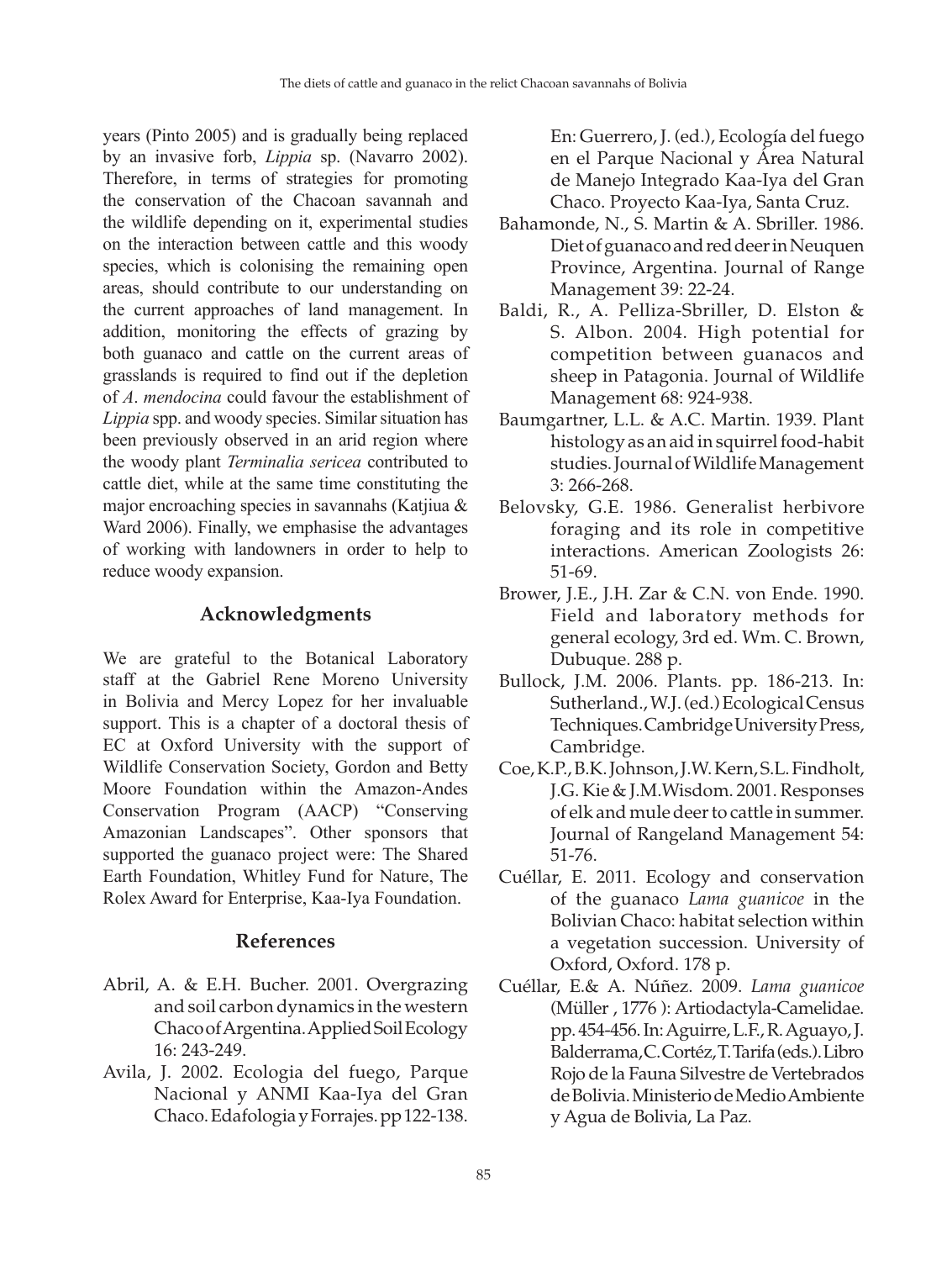- Dearden, B.L., R.E. Pegau & R.M. Hansen. 1975. Precision of microhistological estimates of ruminant food habits. Journal of Wildlife Management 39: 402-407.
- Franklin, W., 1975. Guanacos in Peru. Oryx 13: 191-202.
- Fraser, M.D.& I.J. Gordon. 1997. Organic matter intake, diet digestibility and feeding behaviour of goats, red deer and South American camelids feeding on three contrasting Scottish vegetation communities. Journal of Applied Ecology 34: 687-698.
- Hofmann, R.R. 1989. Evolutionary steps of ecophysiological adaptation and diversification of ruminants - a comparative view of their digestivesystem. Oecologia 78: 443-457.
- Holechek, J. & B. Gross. 1982. Evaluation of different calculation procedures for microhistological analysis. Journal of Range Management 35: 721-723.
- Hopkins, H.H. 1954. Effects of mulch upon certain factors of the grassland environment. Journal of Rangeland Management 7: 255-258.
- Katjiua, M.L.J. & D.Ward. 2006. Cattle diet selection during the hot-dry season in a semi arid region of Namibia. African Journal of Range & Forage Science 23: 59-67.
- M.L., Mcinnis. Vavra & W.C. Krueger. 1983. A comparison of four methods used to determine the diets of large herbivores. J. Range Manage. 36:302-306.
- Mohammad, A.G., R.D. Pieper, J.D. Wallace, J.L. Holechek & L.W. Murray. 1995. Comparison of fecal analysis and rumen evacuation techniques for sampling diet botanical composition of grazing cattle. Journal of Range Management 48: 202-205.
- Mysterud, A. 2000. Diet overlap among rumiants in Fennoscandia. Oecologia 124: 130-137.
- Navarro, G., 2002. Ecología estructural y dinámica de áreas quemadas en el PN-ANMI Kaa-Iya del Gran Chaco. pp 5-74. In: Guerrero, J. (ed.), Ecología del fuego en el Parque Nacional y Área Natural de Manejo Integrado Kaa-Iya del Gran Chaco. Proyecto Kaa-Iya, Santa Cruz.
- Navarro, G.& A. Fuentes. 1999. Geobotánica y sistemas ecológicos de paisaje en el Gran Chaco de Bolivia. Revista Boliviana de Ecología y Conservación Ambiental 5: 25-50.
- Peel, M.C., B.L. Finlayson & T.A. McMahon. 2007. Updated world map of the Koppen Geiger climate classification. Hydrology and Earth System Sciences 11: 1633-1644.
- Pinto, C. 2005. Análisis multitemporal de cambios de vegetación de la pampa chaqueña, en la zona de los arenales de Yanahigua, oeste del Parque Nacional Kaa-Iya. Technical report 87. Proyecto Kaa-Iya, Santa Cruz. 61 p.
- Puig, S., M.I. Rosi, F. Videla & E. Mendez. 2011. Summer and winter diet of the guanaco and food availability for a High Andean migratory population (Mendoza, Argentina). Mammalian Biology 76: 727-734.
- Prado, D. 1998. *Chloroleucon chacoense*. The IUCN Red List of Threatened Species 1998. http://dx.doi.org/10.2305/IUCN. UK.1998.RLTS.T36570A10006310.en.
- R.Development.CoreTeam. 2010. R software, Vegan package in: Computing, R.F.f.S. (Ed.), Vienna, Austria, p. R: a language and environment for statistical computing.
- Raedeke, K. 1979. Population dynamics and socioecology of the guanaco (*Lama guanicoe*) of Magallanes, Chile. University of Washington, Seattle. 409 p.
- Raedeke, K. 1980. Food habits of the guanaco (*Lama guanicoe*) of Tierra del Fuego, Chile. Turrialba 30: 309-314.
- Rebollo, S., L. Robles & A. Gomez-Sal. 1993. The influence of livestock management on land use competition between domestic